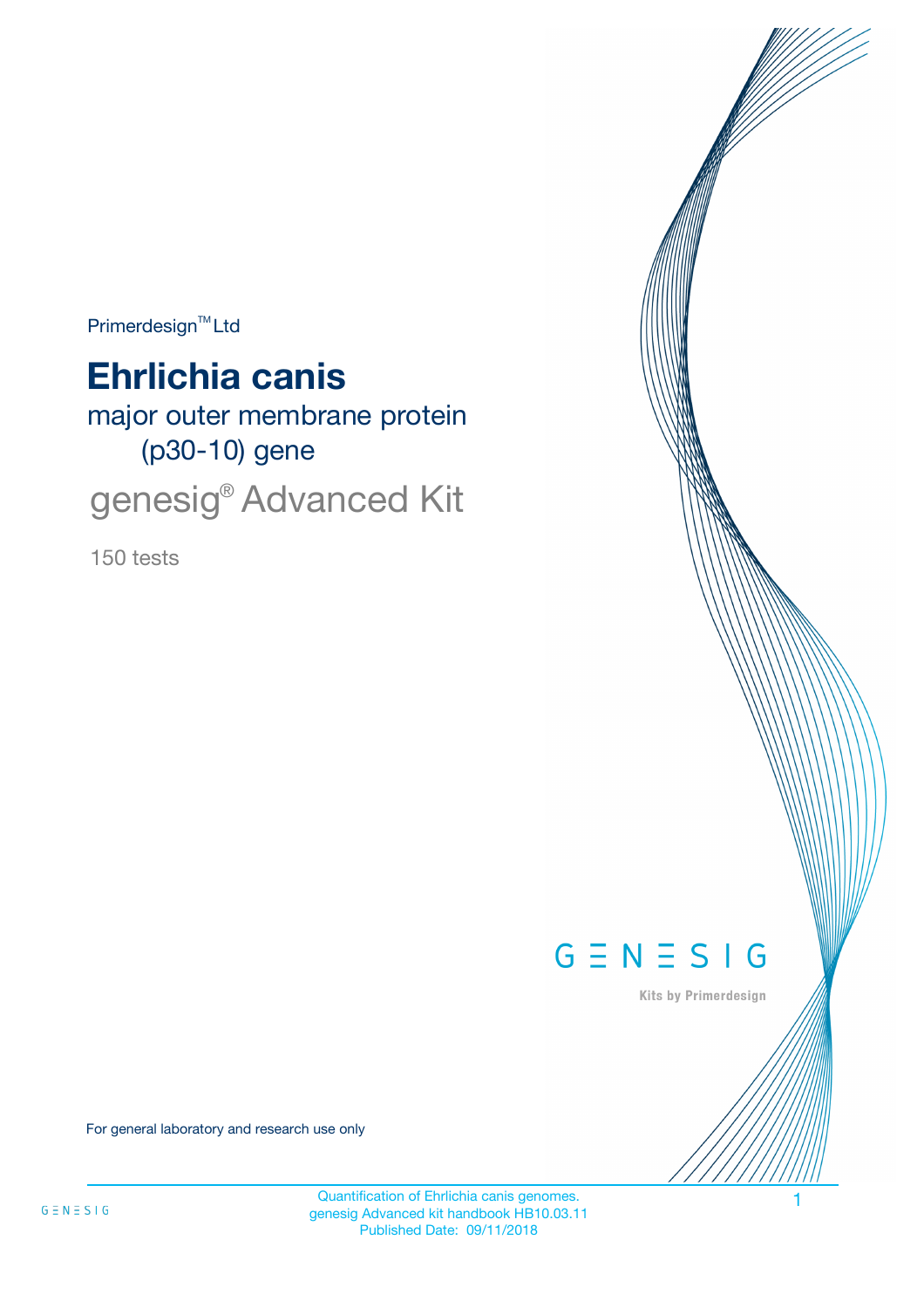# Introduction to Ehrlichia canis

Ehrlichia canis is a small spherical intracellular bacterium with a single circular chromosome. This bacterium acts as a causative agent of Ehrlichiosis, a disease commonly affecting canine species. Canine ehrlichiosis is found worldwide but most prominent in South America, Asia and Africa.

Ehrlichia are transmitted by ticks including the Brown Dog Tick, Rhipicephalus sanguineus and the Lone Star Tick Amblyomma americanum. The primary vector of E. canis, the brown dog tick, transfers the pathogen between hosts during blood meals. Ticks become carriers of E. canis by feeding on an infected animal, if infected in the larval stage, the tick can retain the bacteria in the midgut and salivary glands and infect hosts during blood meals in both the nymph and adult stage of their life cycle. Due to the nature of this pathogens cell walls it is able to resist the immune response of the host by evading the hosts antibodies, E. canis penetrates the monocytes and macrophages of hosts and is capable of spreading throughout the lymphatic system. The disease can take a chronic form where bone marrow will fail to develop along with anaemia, leaving the animal susceptible to further infection.

Dogs with Ehrlichiosis can be asymptotic, however commonly present with fever, lethargy, depression, anorexia, and weight loss. Occasionally dogs may show symptoms of neurologic disease, vomiting, or diarrhea. Humans can become infected with Ehrlichiosis, but through a tick bite rather than through and infected dog. Common symptoms include fever, chills, headache and muscle aches.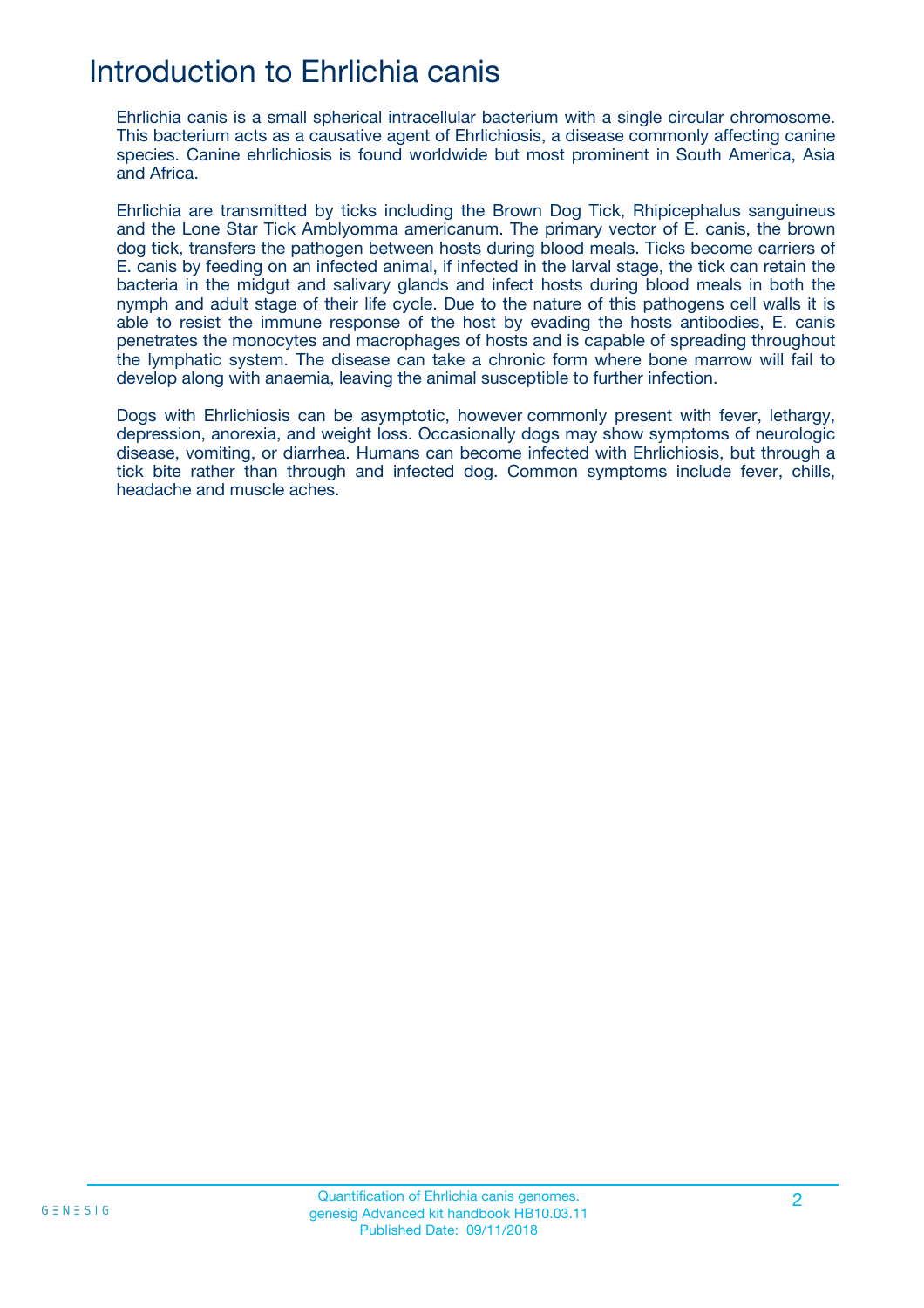# **Specificity**

The Primerdesign genesig Kit for Ehrlichia canis (E.canis) genomes is designed for the in vitro quantification of E.canis genomes. The kit is designed to have a broad detection profile. Specifically, the primers represent 100% homology with over 95% of the NCBI database reference sequences available at the time of design.

The dynamics of genetic variation means that new sequence information may become available after the initial design. Primerdesign periodically reviews the detection profiles of our kits and when required releases new versions.

If you require further information, or have a specific question about the detection profile of this kit then please send an e.mail to enquiry@primerdesign.co.uk and our bioinformatics team will answer your question.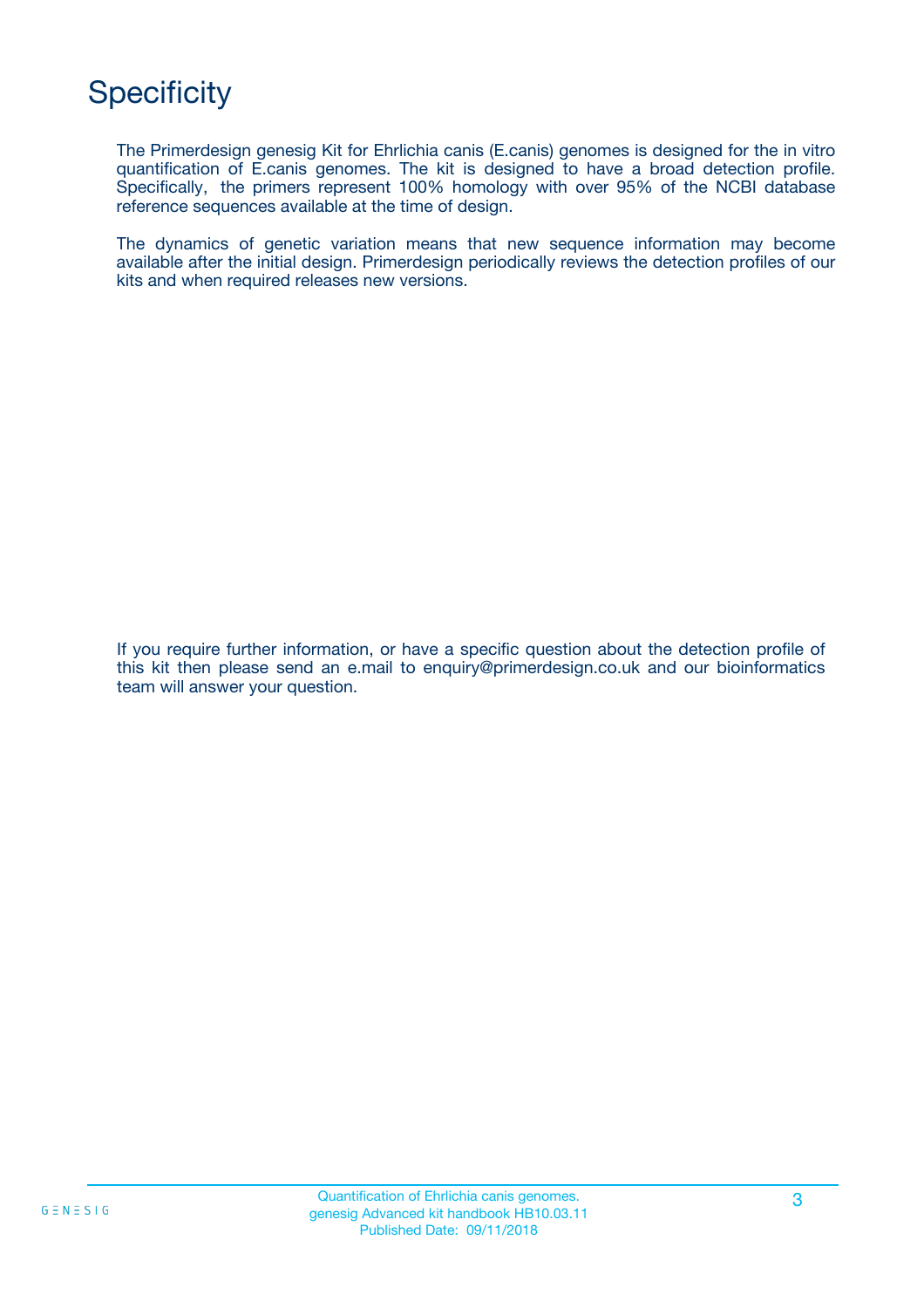# Kit contents

- **E.canis specific primer/probe mix (150 reactions BROWN)** FAM labelled
- **E.canis positive control template (for Standard curve RED)**
- **Internal extraction control primer/probe mix (150 reactions BROWN)** VIC labelled as standard
- **Internal extraction control DNA (150 reactions BLUE)**
- **Endogenous control primer/probe mix (150 reactions BROWN)** FAM labelled
- **RNase/DNase free water (WHITE)** for resuspension of primer/probe mixes
- **Template preparation buffer (YELLOW)** for resuspension of internal control template, positive control template and standard curve preparation

### Reagents and equipment to be supplied by the user

#### **Real-time PCR Instrument**

#### **Extraction kit**

This kit is recommended for use with genesig Easy DNA/RNA extraction kit. However, it is designed to work well with all processes that yield high quality RNA and DNA with minimal PCR inhibitors.

#### **oasig**TM **lyophilised or Precision**®**PLUS 2X qPCR Master Mix**

This kit is intended for use with oasig or PrecisionPLUS2X qPCR Master Mix.

**Pipettors and Tips**

**Vortex and centrifuge**

#### **Thin walled 1.5 ml PCR reaction tubes**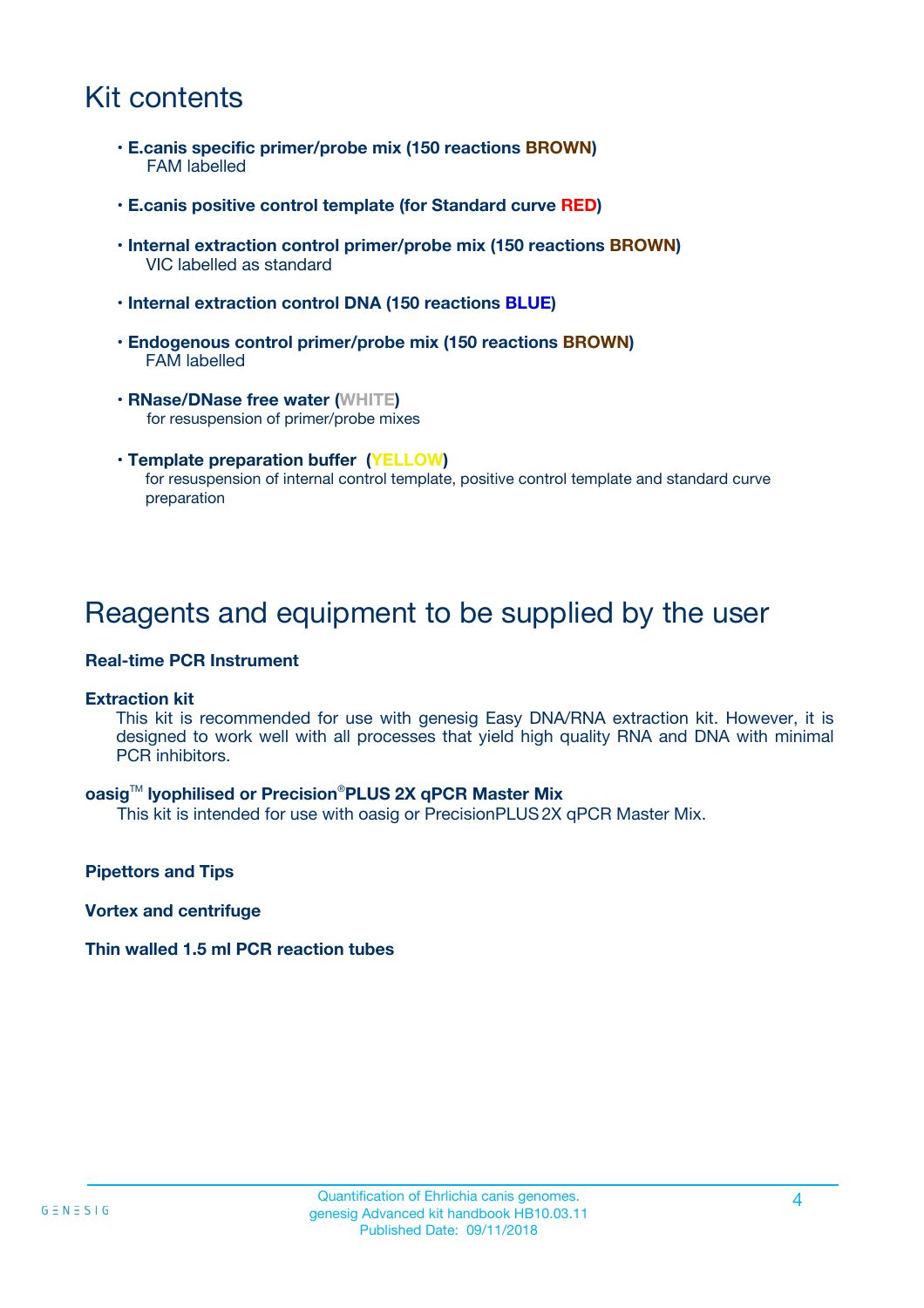### Kit storage and stability

This kit is stable at room temperature but should be stored at -20ºC on arrival. Once the lyophilised components have been resuspended they should not be exposed to temperatures above -20°C for longer than 30 minutes at a time and unnecessary repeated freeze/thawing should be avoided. The kit is stable for six months from the date of resuspension under these circumstances.

If a standard curve dilution series is prepared this can be stored frozen for an extended period. If you see any degradation in this serial dilution a fresh standard curve can be prepared from the positive control.

Primerdesign does not recommend using the kit after the expiry date stated on the pack.

### Suitable sample material

All kinds of sample material suited for PCR amplification can be used. Please ensure the samples are suitable in terms of purity, concentration, and DNA integrity (An internal PCR control is supplied to test for non specific PCR inhibitors). Always run at least one negative control with the samples. To prepare a negative-control, replace the template DNA sample with RNase/DNase free water.

### Dynamic range of test

Under optimal PCR conditions genesig E.canis detection kits have very high priming efficiencies of >95% and can detect less than 100 copies of target template.

### Notices and disclaimers

This product is developed, designed and sold for research purposes only. It is not intended for human diagnostic or drug purposes or to be administered to humans unless clearly expressed for that purpose by the Food and Drug Administration in the USA or the appropriate regulatory authorities in the country of use. During the warranty period Primerdesign genesig detection kits allow precise and reproducible data recovery combined with excellent sensitivity. For data obtained by violation to the general GLP guidelines and the manufacturer's recommendations the right to claim under guarantee is expired. PCR is a proprietary technology covered by several US and foreign patents. These patents are owned by Roche Molecular Systems Inc. and have been sub-licensed by PE Corporation in certain fields. Depending on your specific application you may need a license from Roche or PE to practice PCR. Additional information on purchasing licenses to practice the PCR process may be obtained by contacting the Director of Licensing at Roche Molecular Systems, 1145 Atlantic Avenue, Alameda, CA 94501 or Applied Biosystems business group of the Applera Corporation, 850 Lincoln Centre Drive, Foster City, CA 94404. In addition, the 5' nuclease assay and other homogeneous amplification methods used in connection with the PCR process may be covered by U.S. Patents 5,210,015 and 5,487,972, owned by Roche Molecular Systems, Inc, and by U.S. Patent 5,538,848, owned by The Perkin-Elmer Corporation.

# Trademarks

Primerdesign™ is a trademark of Primerdesign Ltd.

genesig $^\circledR$  is a registered trademark of Primerdesign Ltd.

The PCR process is covered by US Patents 4,683,195, and 4,683,202 and foreign equivalents owned by Hoffmann-La Roche AG. BI, ABI PRISM® GeneAmp® and MicroAmp® are registered trademarks of the Applera Genomics (Applied Biosystems Corporation). BIOMEK® is a registered trademark of Beckman Instruments, Inc.; iCycler™ is a registered trademark of Bio-Rad Laboratories, Rotor-Gene is a trademark of Corbett Research. LightCycler™ is a registered trademark of the Idaho Technology Inc. GeneAmp®, TaqMan® and AmpliTaqGold® are registered trademarks of Roche Molecular Systems, Inc., The purchase of the Primerdesign™ reagents cannot be construed as an authorization or implicit license to practice PCR under any patents held by Hoffmann-LaRoche Inc.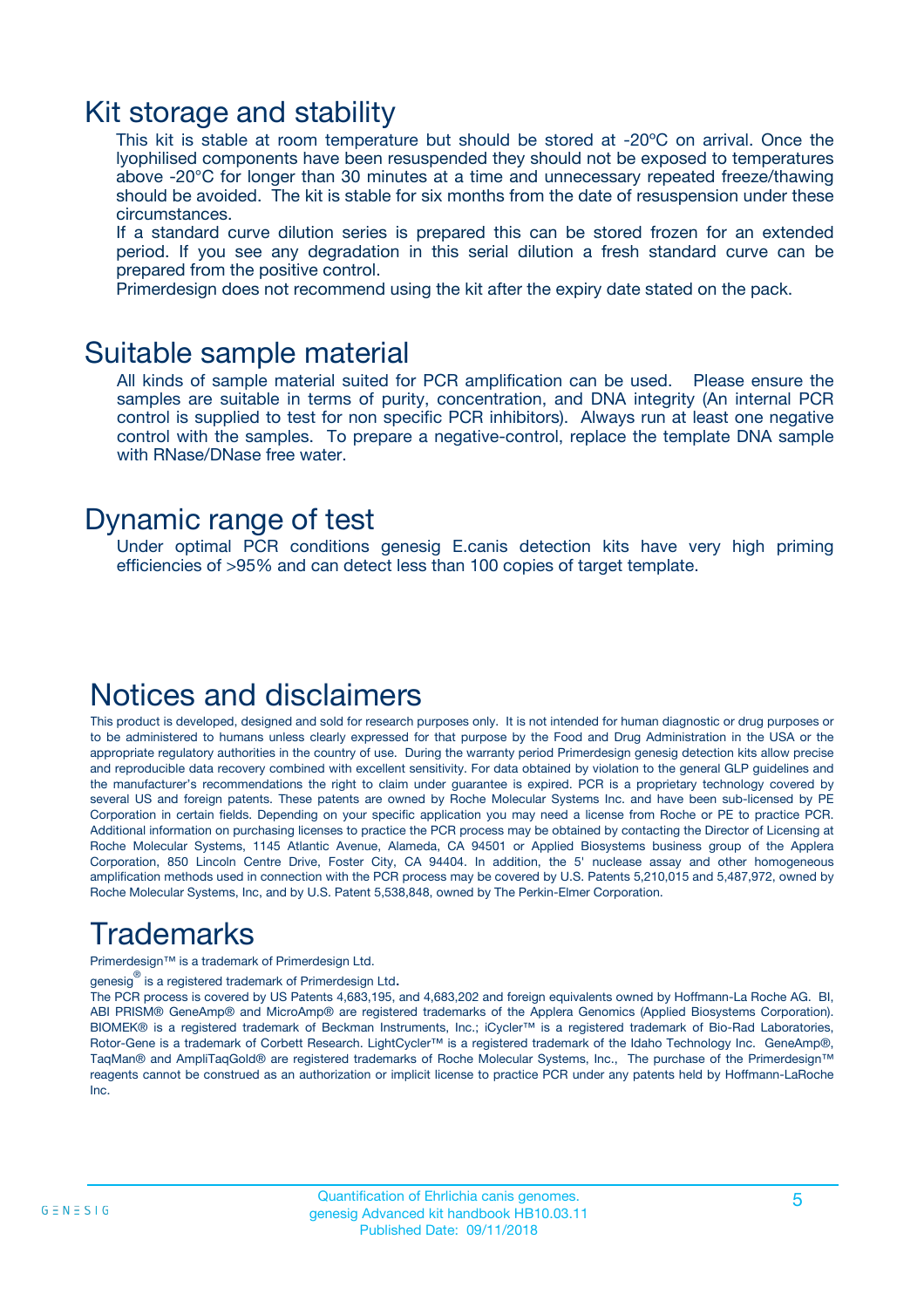### Principles of the test

#### **Real-time PCR**

A E.canis specific primer and probe mix is provided and this can be detected through the FAM channel.

The primer and probe mix provided exploits the so-called TaqMan® principle. During PCR amplification, forward and reverse primers hybridize to the E.canis DNA. A fluorogenic probe is included in the same reaction mixture which consists of a DNA probe labeled with a 5`-dye and a 3`-quencher. During PCR amplification, the probe is cleaved and the reporter dye and quencher are separated. The resulting increase in fluorescence can be detected on a range of qPCR platforms.

#### **Positive control**

For copy number determination and as a positive control for the PCR set up, the kit contains a positive control template. This can be used to generate a standard curve of E.canis copy number / Cq value. Alternatively the positive control can be used at a single dilution where full quantitative analysis of the samples is not required. Each time the kit is used, at least one positive control reaction must be included in the run. A positive result indicates that the primers and probes for detecting the target E.canis gene worked properly in that particular experimental scenario. If a negative result is obtained the test results are invalid and must be repeated. Care should be taken to ensure that the positive control does not contaminate any other kit component which would lead to false-positive results. This can be achieved by handling this component in a Post PCR environment. Care should also be taken to avoid cross-contamination of other samples when adding the positive control to the run. This can be avoided by sealing all other samples and negative controls before pipetting the positive control into the positive control well.

#### **Negative control**

To validate any positive findings a negative control reaction should be included every time the kit is used. For this reaction the RNase/DNase free water should be used instead of template. A negative result indicates that the reagents have not become contaminated while setting up the run.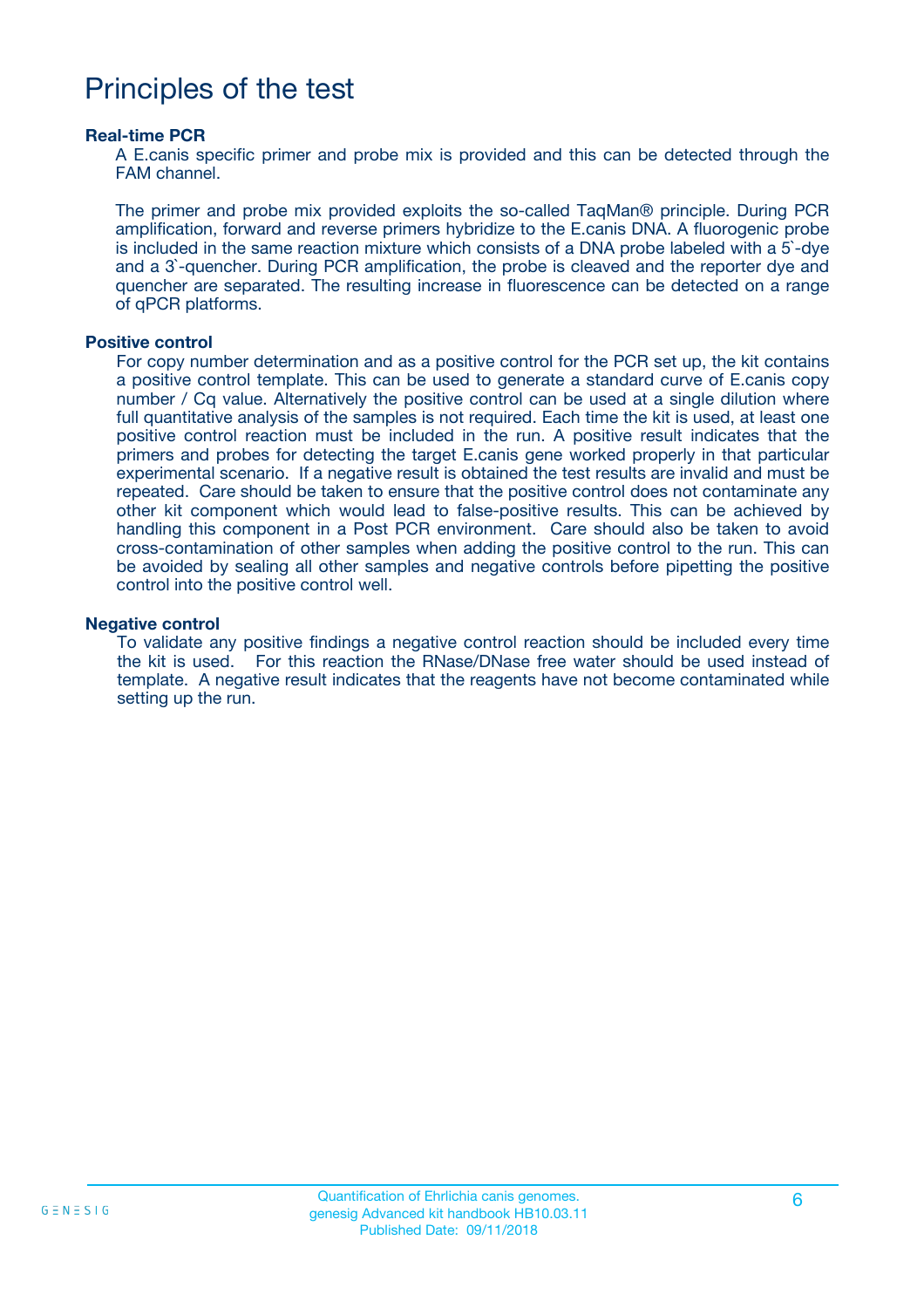#### **Internal DNA extraction control**

When performing DNA extraction, it is often advantageous to have an exogenous source of DNA template that is spiked into the lysis buffer. This control DNA is then co-purified with the sample DNA and can be detected as a positive control for the extraction process. Successful co-purification and qPCR for the control DNA also indicates that PCR inhibitors are not present at a high concentration.

A separate primer and probe mix are supplied with this kit to detect the exogenous DNA using qPCR. The primers are present at PCR limiting concentrations which allows multiplexing with the target sequence primers. Amplification of the control DNA does not interfere with detection of the E.canis target DNA even when present at low copy number. The Internal control is detected through the VIC channel and gives a Cq value of 28+/-3.

#### **Endogenous control**

To confirm extraction of a valid biological template, a primer and probe mix is included to detect an endogenous gene. Detection of the endogenous control is through the FAM channel and it is NOT therefore possible to perform a multiplex with the E.canis primers. A poor endogenous control signal may indicate that the sample did not contain sufficient biological material.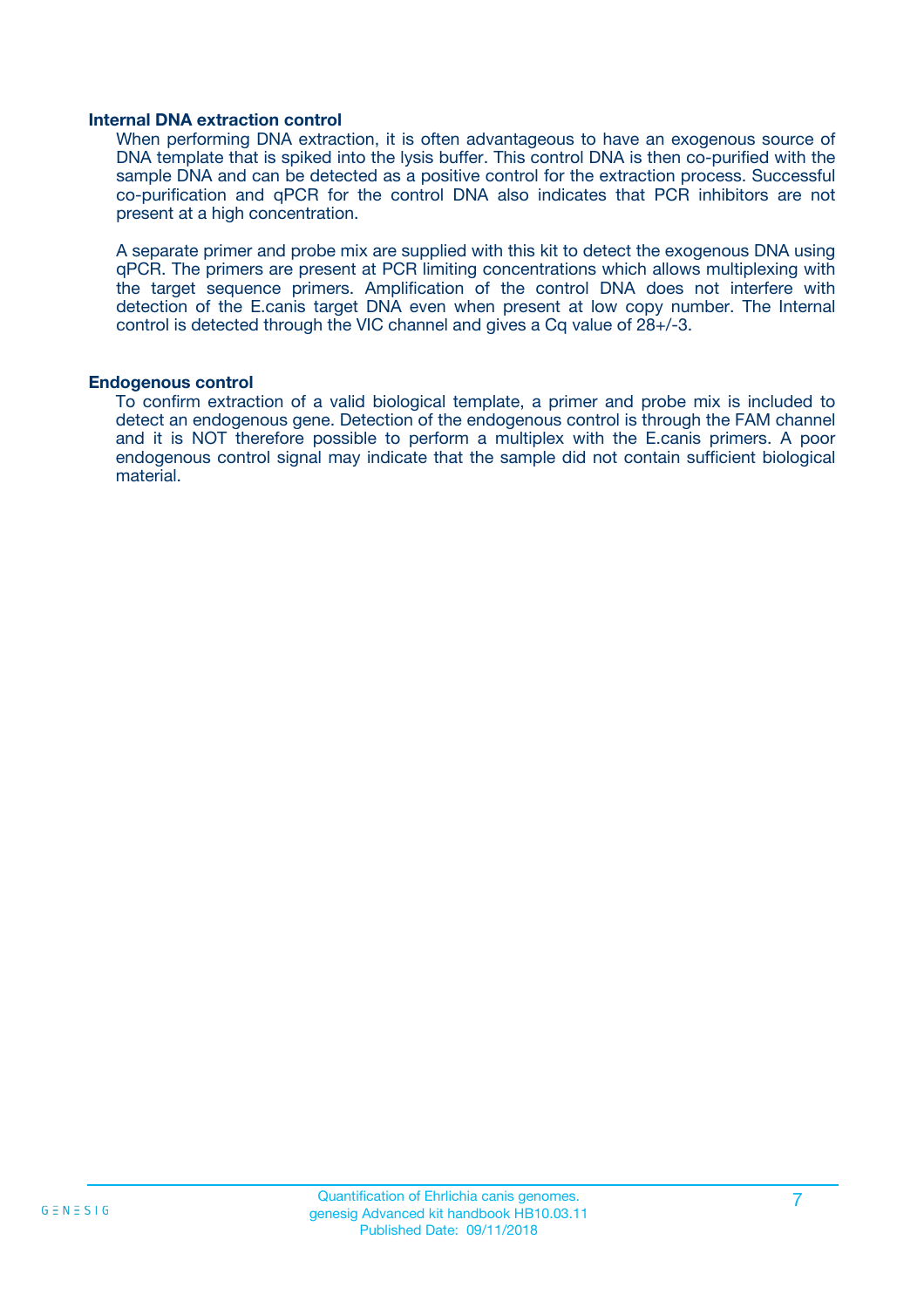### Resuspension protocol

To minimize the risk of contamination with foreign DNA, we recommend that all pipetting be performed in a PCR clean environment. Ideally this would be a designated PCR lab or PCR cabinet. Filter tips are recommended for all pipetting steps.

- **1. Pulse-spin each tube in a centrifuge before opening.** This will ensure lyophilised primer and probe mix is in the base of the tube and is not spilt upon opening the tube.
- **2. Resuspend the primer/probe mixes in the RNase/DNase free water supplied, according to the table below:**

To ensure complete resuspension, vortex each tube thoroughly.

| Component - resuspend in water                       |         |  |
|------------------------------------------------------|---------|--|
| <b>Pre-PCR pack</b>                                  |         |  |
| E.canis primer/probe mix (BROWN)                     | $165$ µ |  |
| Internal extraction control primer/probe mix (BROWN) | 165 µl  |  |
| Endogenous control primer/probe mix (BROWN)          | 165 µl  |  |

**3. Resuspend the internal control template and positive control template in the template preparation buffer supplied, according to the table below:** To ensure complete resuspension, vortex each tube thoroughly.

| Component - resuspend in template preparation buffer |  |  |  |
|------------------------------------------------------|--|--|--|
| <b>Pre-PCR heat-sealed foil</b>                      |  |  |  |
| Internal extraction control DNA (BLUE)               |  |  |  |
| <b>Post-PCR heat-sealed foil</b>                     |  |  |  |
| E.canis Positive Control Template (RED) *            |  |  |  |

\* This component contains high copy number template and is a VERY significant contamination risk. It must be opened and handled in a separate laboratory environment, away from the other components.

### DNA extraction

The internal extraction control DNA can be added either to the DNA lysis/extraction buffer or to the DNA sample once it has been resuspended in lysis buffer.

**DO NOT add the internal extraction control DNA directly to the unprocessed biological sample as this will lead to degradation and a loss in signal.**

- **1. Add 4µl of the Internal extraction control DNA (BLUE) to each sample in DNA lysis/extraction buffer per sample.**
- **2. Complete DNA extraction according to the manufacturers protocols.**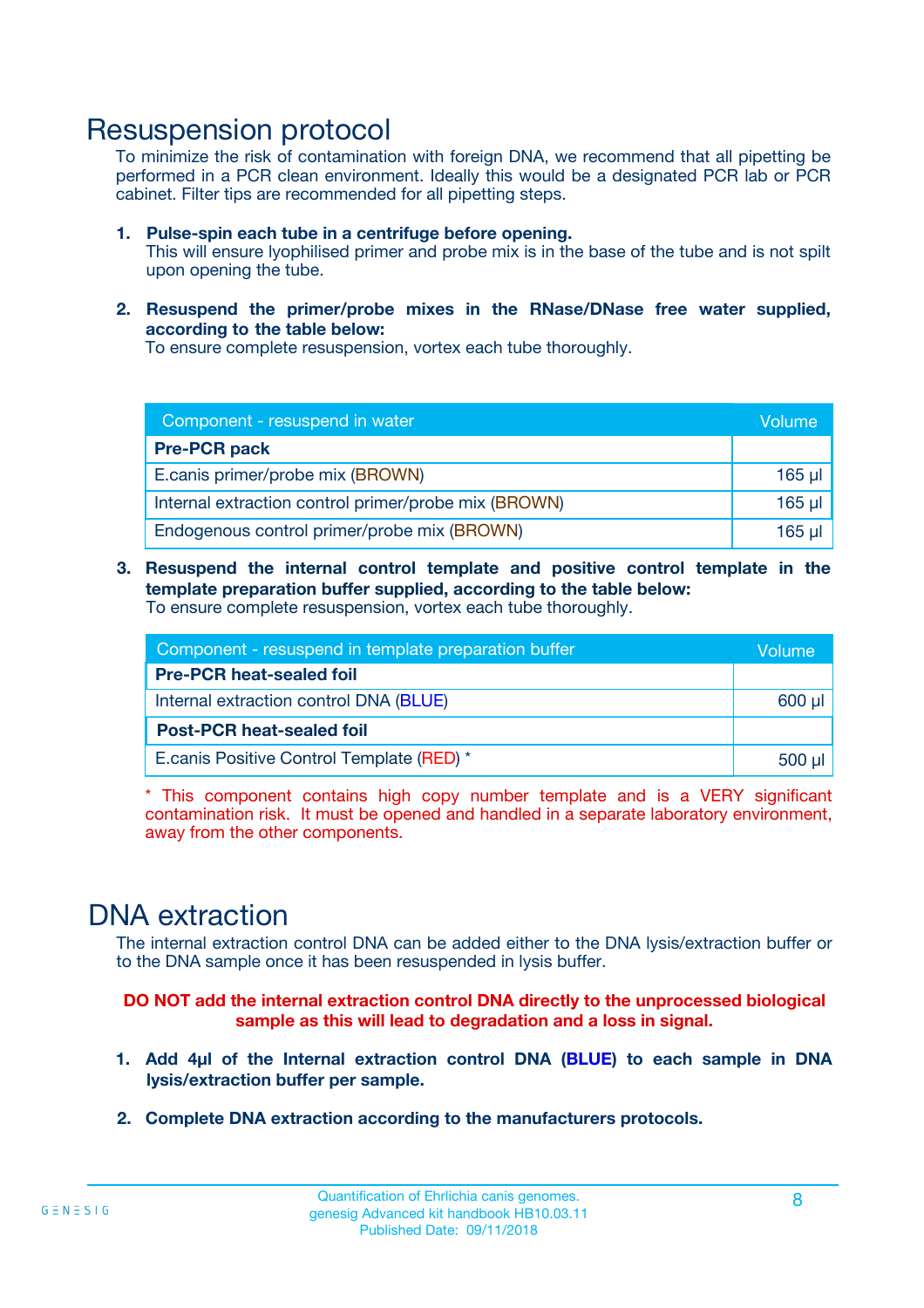# qPCR detection protocol

**1. For each DNA sample prepare a reaction mix according to the table below:** Include sufficient reactions for positive and negative controls.

| Component                                            | Volume   |
|------------------------------------------------------|----------|
| oasig or PrecisionPLUS 2X qPCR Master Mix            | $10 \mu$ |
| E.canis primer/probe mix (BROWN)                     | 1 µI     |
| Internal extraction control primer/probe mix (BROWN) | 1 µl     |
| <b>RNase/DNase free water (WHITE)</b>                | $3 \mu$  |
| <b>Final Volume</b>                                  | 15 µl    |

**2. For each DNA sample prepare an endogenous control reaction according to the table below (Optional):**

**This control reaction will provide useful information regarding the quality of the biological sample.**

| Component                                   | Volume          |
|---------------------------------------------|-----------------|
| oasig or PrecisionPLUS 2X qPCR Master Mix   | $10 \mu$        |
| Endogenous control primer/probe mix (BROWN) | 1 µI            |
| <b>RNase/DNase free water (WHITE)</b>       | 4 µl            |
| <b>Final Volume</b>                         | 15 <sub>µ</sub> |

- **3. Pipette 15µl of each mix into individual wells according to your qPCR experimental plate set up.**
- **4. Prepare sample DNA templates for each of your samples.**
- **5. Pipette 5µl of DNA template into each well, according to your experimental plate set up.**

For negative control wells use 5µl of RNase/DNase free water. The final volume in each well is 20ul.

**6. If a standard curve is included for quantitative analysis, prepare a reaction mix according to the table below:**

| Component                                 | Volume          |
|-------------------------------------------|-----------------|
| oasig or PrecisionPLUS 2X qPCR Master Mix | $10 \mu$        |
| E.canis primer/probe mix (BROWN)          |                 |
| <b>RNase/DNase free water (WHITE)</b>     | $4 \mu$         |
| <b>Final Volume</b>                       | 15 <sub>µ</sub> |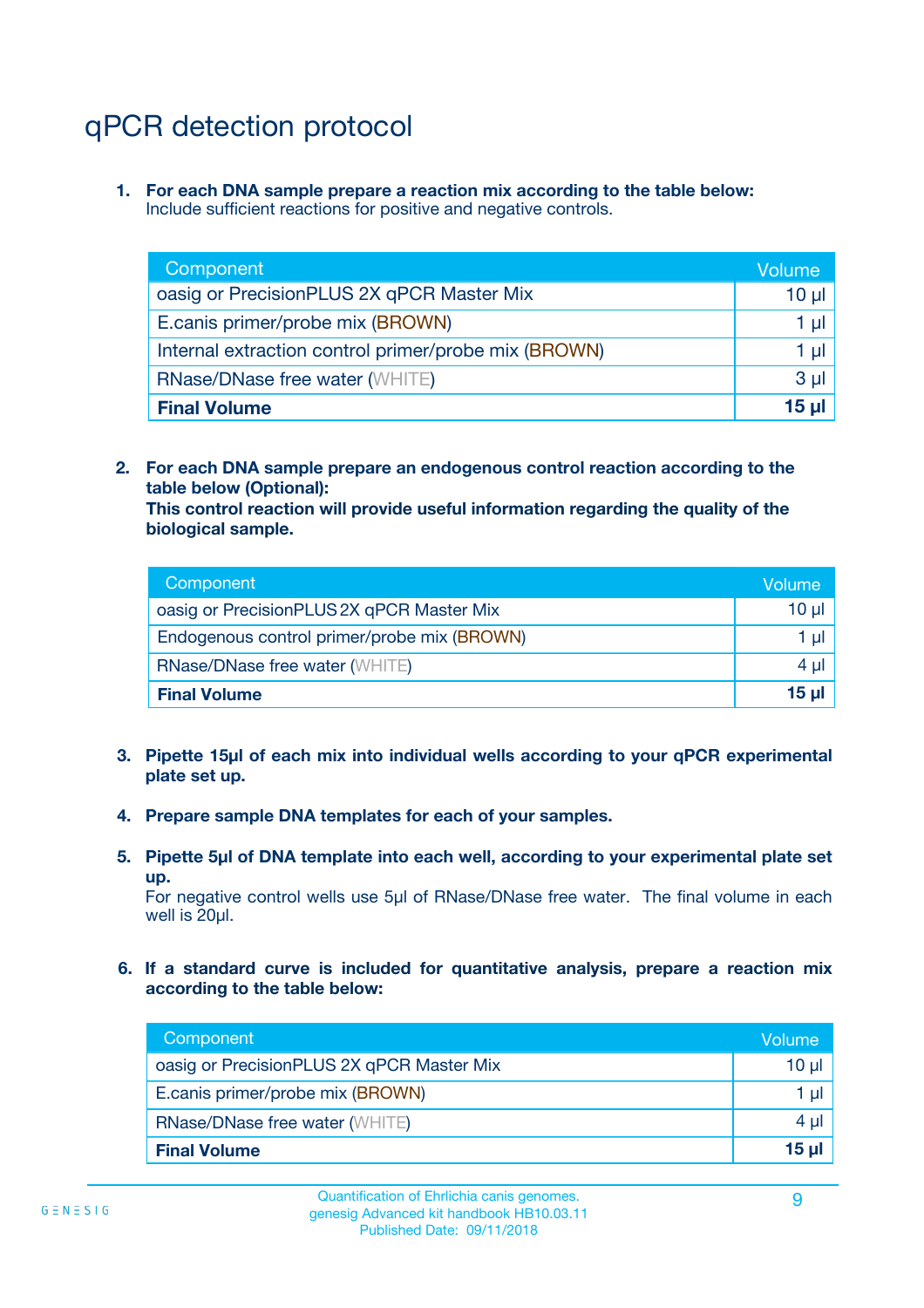#### **7. Preparation of standard curve dilution series.**

- 1) Pipette 90µl of template preparation buffer into 5 tubes and label 2-6
- 2) Pipette 10µl of Positive Control Template (RED) into tube 2
- 3) Vortex thoroughly
- 4) Change pipette tip and pipette 10µl from tube 2 into tube 3
- 5) Vortex thoroughly

Repeat steps 4 and 5 to complete the dilution series

| <b>Standard Curve</b>         | <b>Copy Number</b>     |
|-------------------------------|------------------------|
| Tube 1 Positive control (RED) | $2 \times 10^5$ per µl |
| Tube 2                        | $2 \times 10^4$ per µl |
| Tube 3                        | $2 \times 10^3$ per µl |
| Tube 4                        | $2 \times 10^2$ per µl |
| Tube 5                        | 20 per µl              |
| Tube 6                        | 2 per µl               |

**8. Pipette 5µl of standard template into each well for the standard curve according to your experimental plate set up.**

#### The final volume in each well is 20µl.

# qPCR amplification protocol

Amplification conditions using oasig or PrecisionPLUS 2X qPCR Master Mix.

|             | <b>Step</b>       | <b>Time</b>     | Temp    |
|-------------|-------------------|-----------------|---------|
|             | Enzyme activation | 2 min           | 95 °C   |
| Cycling x50 | Denaturation      | 10 <sub>s</sub> | 95 $°C$ |
|             | DATA COLLECTION * | 60 s            | 60 °C   |

\* Fluorogenic data should be collected during this step through the FAM and VIC channels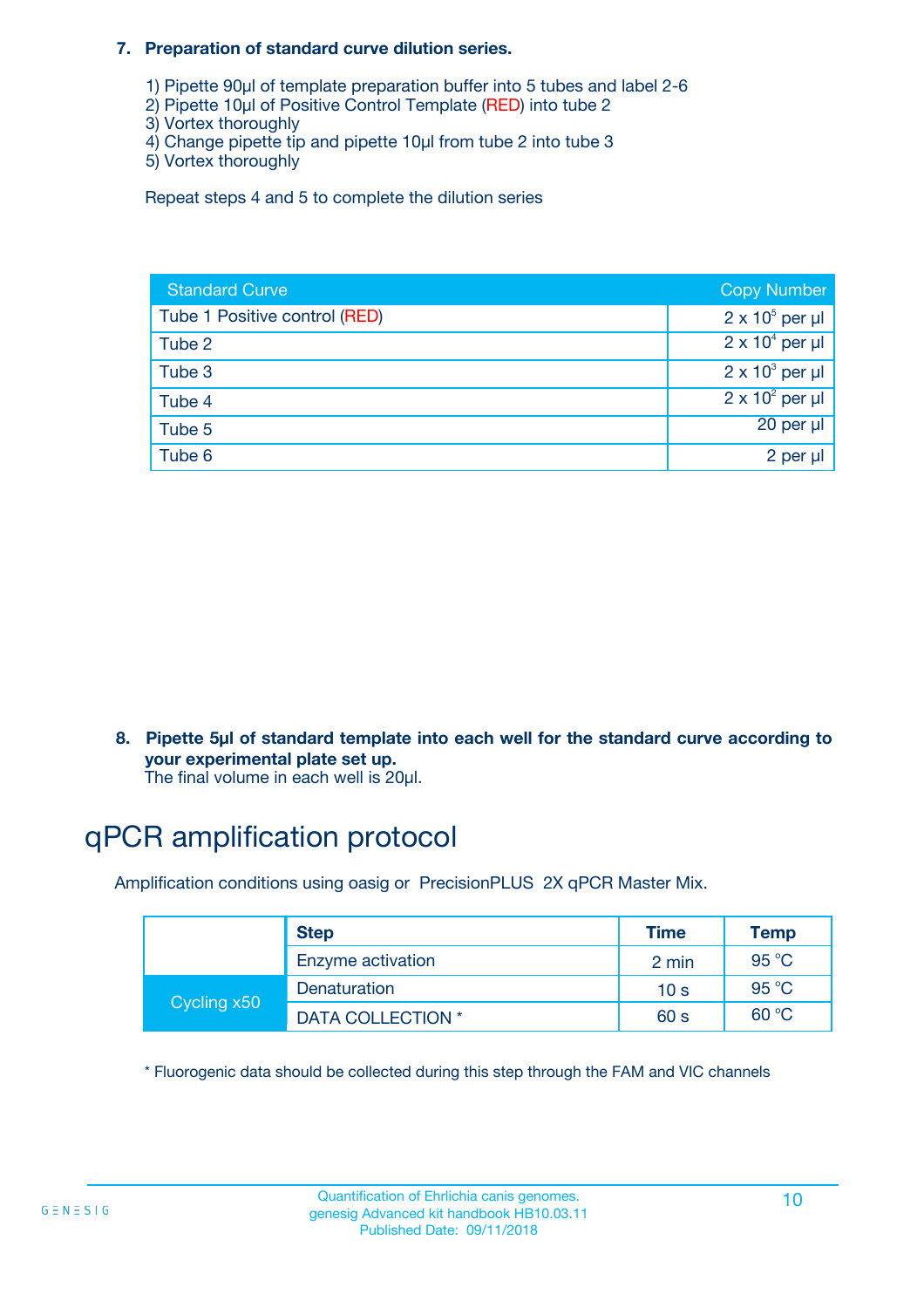# Interpretation of results

| <b>Target</b><br>(FAM) | <b>Internal</b><br>control<br>(NIC) | <b>Positive</b><br>control | <b>Negative</b><br>control | Interpretation                                                                                                  |
|------------------------|-------------------------------------|----------------------------|----------------------------|-----------------------------------------------------------------------------------------------------------------|
| $\leq 30$              | $+ 1 -$                             | ÷                          |                            | <b>POSITIVE QUANTITATIVE RESULT</b><br>calculate copy number                                                    |
| > 30                   | ٠                                   | ÷                          |                            | <b>POSITIVE QUANTITATIVE RESULT</b><br>calculate copy number                                                    |
| > 30                   |                                     | ÷                          |                            | <b>POSITIVE QUALITATIVE RESULT</b><br>do not report copy number as this<br>may be due to poor sample extraction |
|                        | ÷                                   | ÷                          |                            | <b>NEGATIVE RESULT</b>                                                                                          |
| $+ 1 -$                | $+ 1 -$                             | ÷                          | $\leq$ 35                  | <b>EXPERIMENT FAILED</b><br>due to test contamination                                                           |
| $+$ / -                | $+ 1 -$                             | ÷                          | > 35                       | $\star$                                                                                                         |
|                        |                                     | ÷                          |                            | <b>SAMPLE PREPARATION FAILED</b>                                                                                |
|                        |                                     |                            | $+$ /                      | <b>EXPERIMENT FAILED</b>                                                                                        |

Positive control template (**RED**) is expected to amplify between Cq 16 and 23. Failure to satisfy this quality control criterion is a strong indication that the experiment has been compromised.

\*Where the test sample is positive and the negative control is positive with a  $Ca > 35$ , the sample must be reinterpreted based on the relative signal strength of the two results:



If the sample amplifies  $> 5$  Cq earlier than the negative control then the sample should be reinterpreted (via the table above) with the negative control verified as negative.



If the sample amplifies  $< 5$  Cq earlier than the negative control then the positive sample result is invalidated and<br>the result should be determined  $the$  result should be inconclusive due to test contamination. The test for this sample should be repeated.